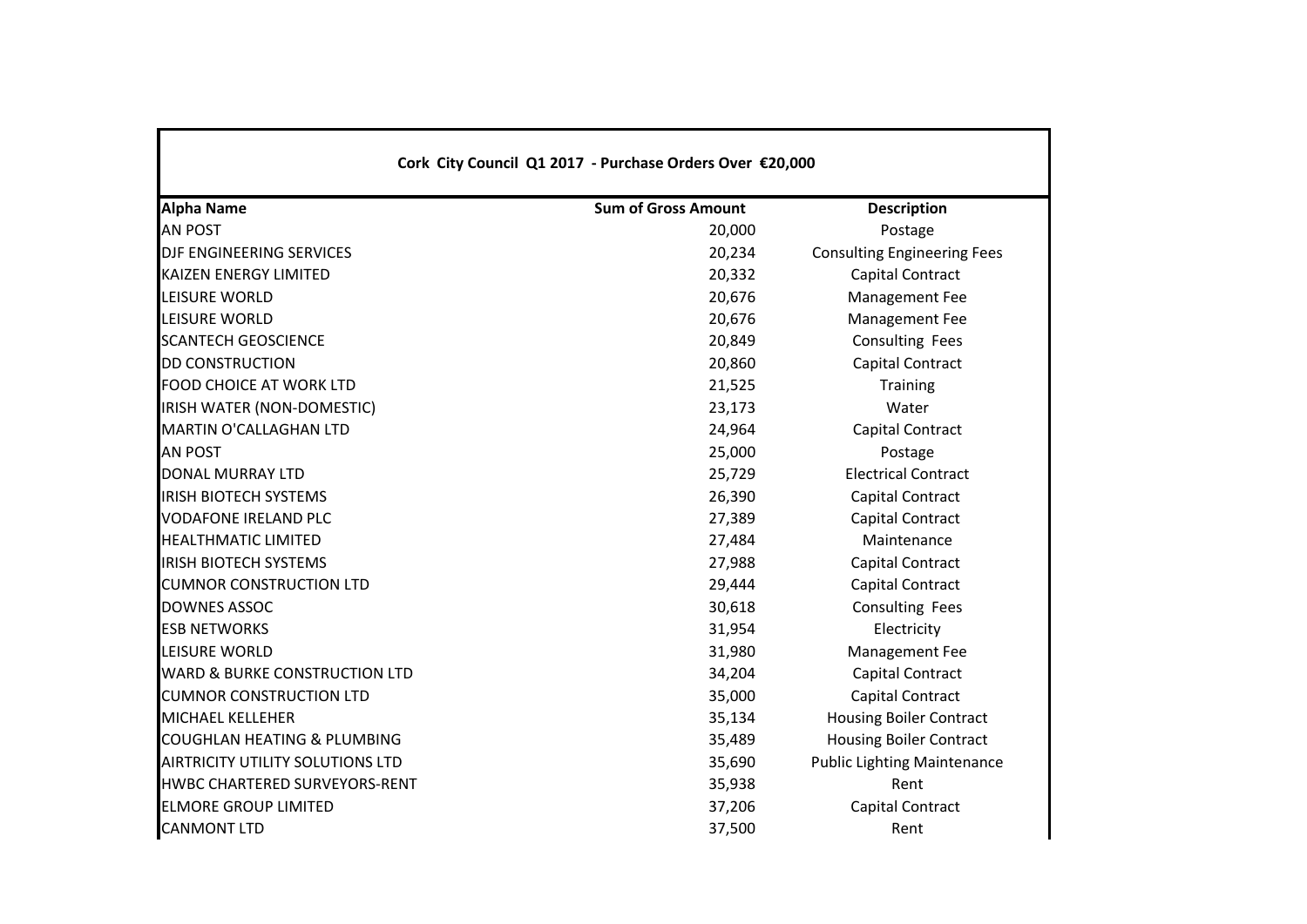| SITE INVESTIGATIONS LTD                  | 37,912 | Capital Contract                   |
|------------------------------------------|--------|------------------------------------|
| 4 SEASONS PROM LTD T/A ACS               | 43,204 | Halting Site Caretaking Contract   |
| <b>SEAN AHERN LTD</b>                    | 43,425 | <b>Electrical Contract</b>         |
| <b>AIRTRICITY UTILITY SOLUTIONS LTD</b>  | 44,372 | <b>Public Lighting Maintenance</b> |
| <b>DONAL MURRAY LTD</b>                  | 45,173 | <b>Electrical Contract</b>         |
| <b>DONAL MURRAY LTD</b>                  | 45,321 | <b>Electrical Contract</b>         |
| <b>HOLDEN PLANT RENTALS LTD</b>          | 49,297 | Vehicle Fleet Hire & Maintenance   |
| <b>HOLDEN PLANT RENTALS LTD</b>          | 49,466 | Vehicle Fleet Hire & Maintenance   |
| <b>HOLDEN PLANT RENTALS LTD</b>          | 49,466 | Vehicle Fleet Hire & Maintenance   |
| MANNING GROUNDENGINEERINGCONTRACTORS LTD | 51,577 | Capital Contract                   |
| UNIQUE FITOUT LTD                        | 52,355 | Capital Contract                   |
| <b>MARINA WINDOWS LTD</b>                | 52,398 | <b>Maintenance Contract</b>        |
| MCGINTY & O SHEA LTD                     | 53,911 | Capital Contract                   |
| CORK DRAIN & TANK CLEANING LTD           | 54,163 | Drainage Contract                  |
| <b>ENVIROBEAD LTD</b>                    | 55,685 | Capital Contract                   |
| <b>AIRTRICITY UTILITY SOLUTIONS LTD</b>  | 56,229 | <b>Public Lighting Maintenance</b> |
| <b>DONAL MURRAY LTD</b>                  | 56,291 | <b>Electrical Contract</b>         |
| <b>ALL TIME COSY HOMES</b>               | 57,506 | Capital Contract                   |
| DJF ENGINEERING SERVICES                 | 61,784 | Consulting Fees                    |
| SUMMERHILL CONSTRUCTION CO LTD           | 64,562 | Capital Contract                   |
| <b>LAGAN ASPHALT LIMITED</b>             | 64,676 | Capital Contract                   |
| <b>HOLDEN PLANT RENTALS LTD</b>          | 69,773 | Vehicle Fleet Hire & Maintenance   |
| HOLDEN PLANT RENTALS LTD                 | 70,049 | Vehicle Fleet Hire & Maintenance   |
| <b>HOLDEN PLANT RENTALS LTD</b>          | 70,049 | Vehicle Fleet Hire & Maintenance   |
| <b>WARD &amp; BURKE CONSTRUCTION LTD</b> | 72,451 | Capital Contract                   |
| <b>COUGHLAN HEATING &amp; PLUMBING</b>   | 79,156 | <b>Housing Boiler Contract</b>     |
| <b>COUGHLAN HEATING &amp; PLUMBING</b>   | 81,354 | <b>Housing Boiler Contract</b>     |
| <b>HBS CONSTRUCTION LTD</b>              | 81,532 | Capital Contract                   |
| <b>AIRTRICITY UTILITY SOLUTIONS LTD</b>  | 82,984 | <b>Public Lighting Maintenance</b> |
| <b>MARINA WINDOWS LTD</b>                | 84,597 | <b>Maintenance Contract</b>        |
| <b>CUMNOR CONSTRUCTION LTD</b>           | 91,000 | Capital Contract                   |
| <b>WS ATKINS</b>                         | 91,020 | <b>Consulting Fees</b>             |
| DCH DEVELOPMENTS LIMITED                 | 92,250 | Capital Contract                   |
| DCH DEVELOPMENTS LIMITED                 | 92,250 | Capital Contract                   |